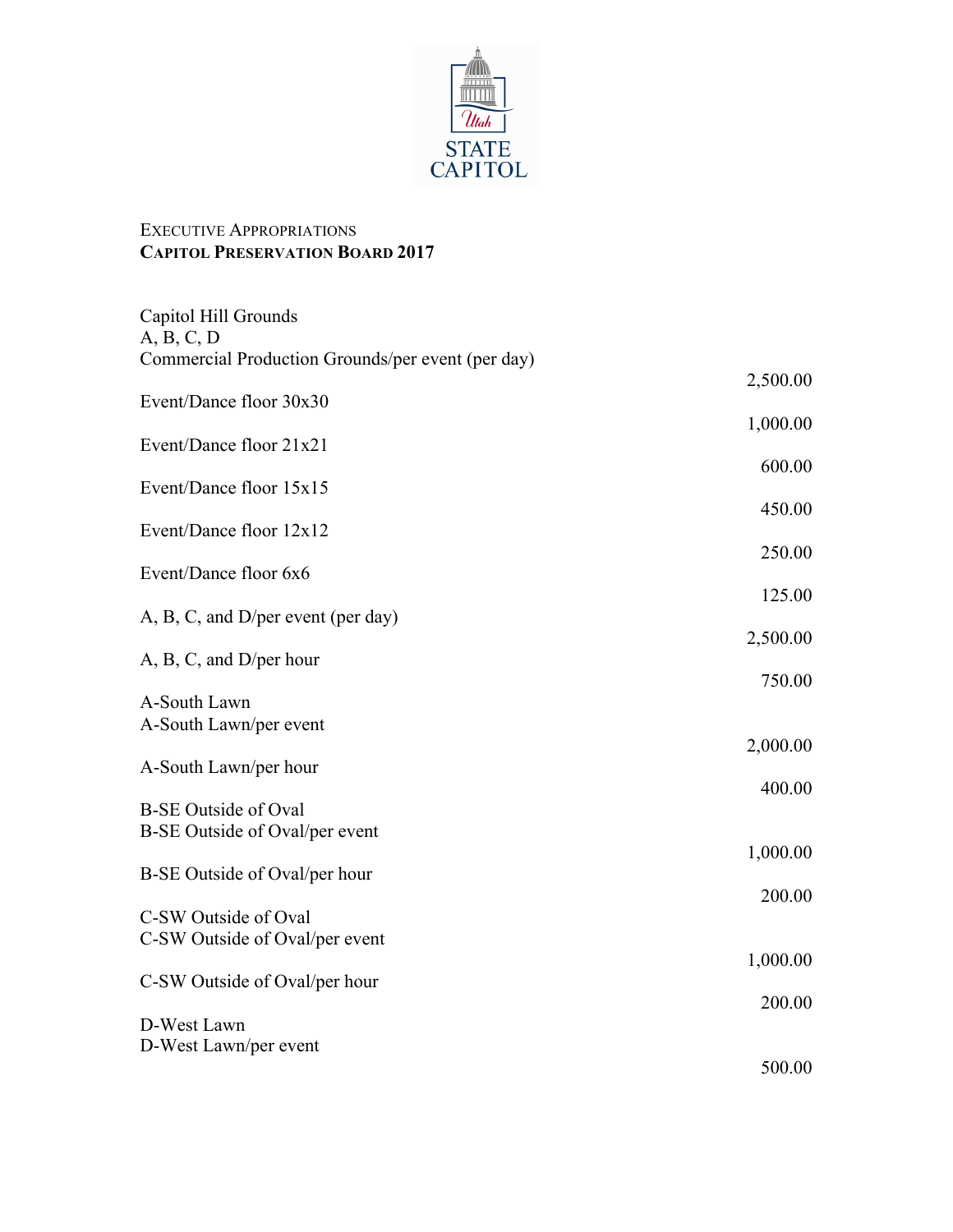| D-West Lawn/per hour                                                                                                         |           |
|------------------------------------------------------------------------------------------------------------------------------|-----------|
|                                                                                                                              | 150.00    |
| South Steps                                                                                                                  |           |
| South Steps/per event (per event)                                                                                            | 500.00    |
| South Steps/per hour (per hour)                                                                                              |           |
|                                                                                                                              | 125.00    |
| Capitol Hill - The State Capitol Preservation Board may establish the maximum amount<br>of time a person may use a facility. |           |
| Parking Lot<br>Parking Space (per stall per day) For events only                                                             | 7.00      |
| Rotunda                                                                                                                      |           |
| Commercial Production Rotunda/per event (per day)                                                                            |           |
|                                                                                                                              | 5,000.00  |
| Rotunda Rental Fee Monday-Thursday (per event)                                                                               | 2,000.00  |
| Rotunda Rental Fee Friday-Sunday (per event)                                                                                 |           |
|                                                                                                                              | 2,300.00  |
| Rotunda two hour block Mon-Fri during Leg Session (7 a.m.-5:30 p.m.)                                                         |           |
| Hall of Governors<br>Hall of Governors                                                                                       | No charge |
|                                                                                                                              | 1,300.00  |
| Hall of Governors - Two hour block Monday - Friday during Leg Session (7:00 a.m.-5:30)<br>$p.m.$ )                           |           |
|                                                                                                                              | No charge |
| Plaza<br>Plaza/per event                                                                                                     |           |
|                                                                                                                              | 1,300.00  |
| Plaza/per hour                                                                                                               |           |
|                                                                                                                              | 200.00    |
| Room 105<br>General Public, Commercial, & Private Groups<br>Room $\#105$ /per hour                                           |           |
|                                                                                                                              | 100.00    |
| Room #105 Mon - Fri 7:00 a.m. -5:30 p.m. during Leg Session (no more than<br>8 hours/week)                                   |           |
|                                                                                                                              | No charge |
| Nonprofit, Gov't Nonofficial Business, K-12, & Higher Ed                                                                     |           |
|                                                                                                                              |           |
| Room $#105/per$ hour                                                                                                         | 50.00     |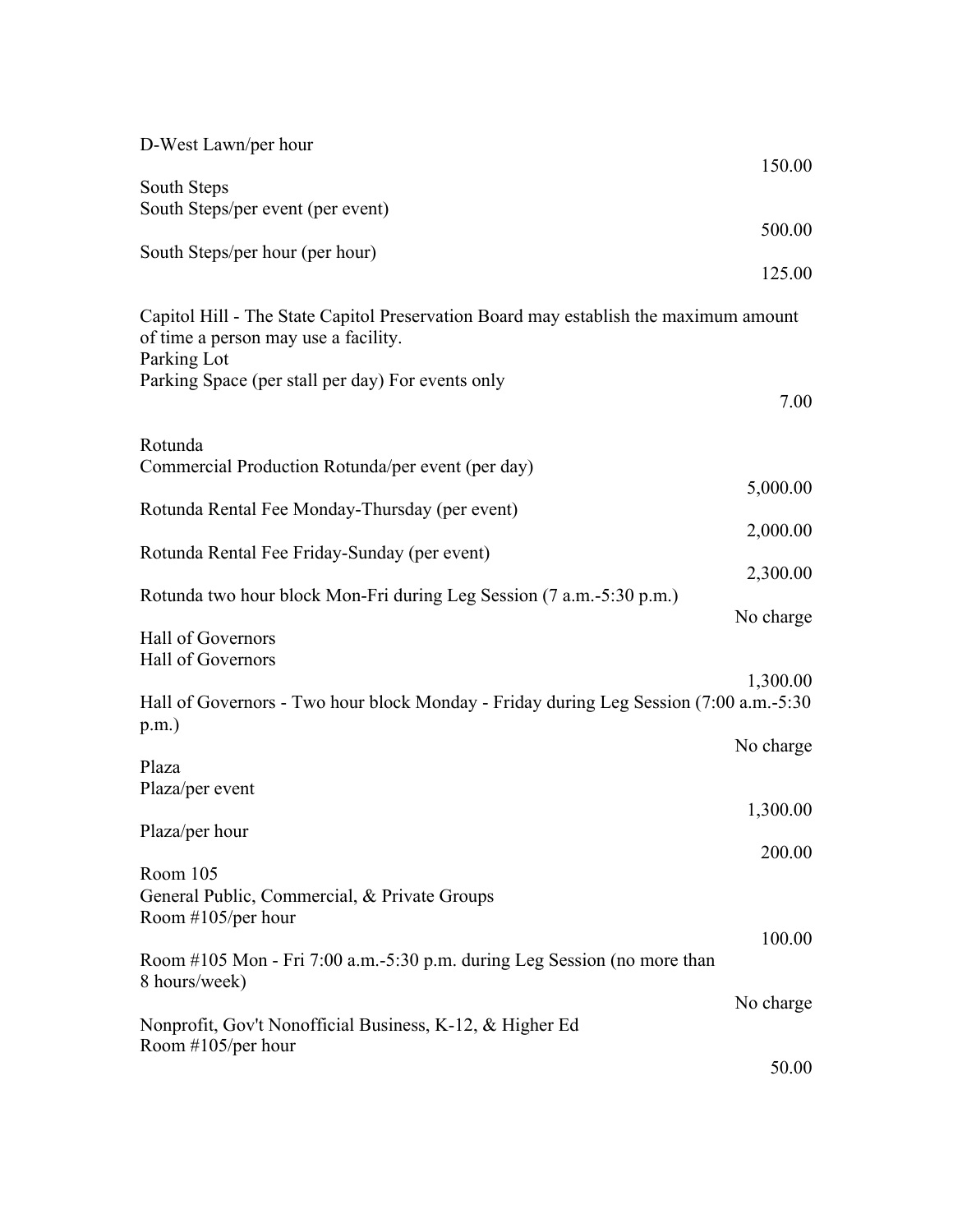| Room #105 Mon - Fri. 7:00 a.m. -5:30 p.m. during Leg Session (no more than<br>8 hours/week)            |           |
|--------------------------------------------------------------------------------------------------------|-----------|
|                                                                                                        | No charge |
| Room 170<br>General Public, Commercial, & Private Groups<br>Room #170/per hour                         |           |
| Room #170 Mon - Fri, 7:00 a.m. -5:30 p.m. during Leg Session (no more than<br>8 hours/week)            | 100.00    |
| Nonprofit, Gov't Nonofficial Business, K-12, & Higher Ed<br>Room $#170$ /per hour                      | No charge |
| Room #170 Mon - Fri, 7:00 a.m.-5:30 p.m. during Leg Session (no more than<br>8 hours/week)             | 50.00     |
|                                                                                                        | No charge |
| Room 210<br>General Public, Commercial, & Private Groups<br>Room #210/per hour                         |           |
| Room #210 Mon - Fri, 7:00 a.m.-5:30 p.m. during Leg Session (no more than<br>8 hours/week)             | 100.00    |
| Nonprofit, Gov't Nonofficial Business, K -12, & Higher Ed<br>Room $\#210$ /per hour                    | No charge |
| Room #210 Mon - Fri, 7:00 a.m. -5:30 p.m. during Leg Session (no more than<br>8 hours/week)            | 50.00     |
| <b>State Room</b>                                                                                      | No charge |
| State Room/per event                                                                                   | 1,000.00  |
| State Room/per hour                                                                                    | 125.00    |
| Multipurpose Room<br>General Public, Commercial, & Private Groups<br>Centennial Room #130/per hour     |           |
| Centennial Room #130 Mon - Fri, 7:00 a.m. -5:30 p.m. during Leg Session (no more than<br>8 hours/week) | 100.00    |
| Nonprofit, Gov't Nonofficial Business, K -12, & Higher Ed                                              | No charge |
| Centennial Room #130/per hour                                                                          | 50.00     |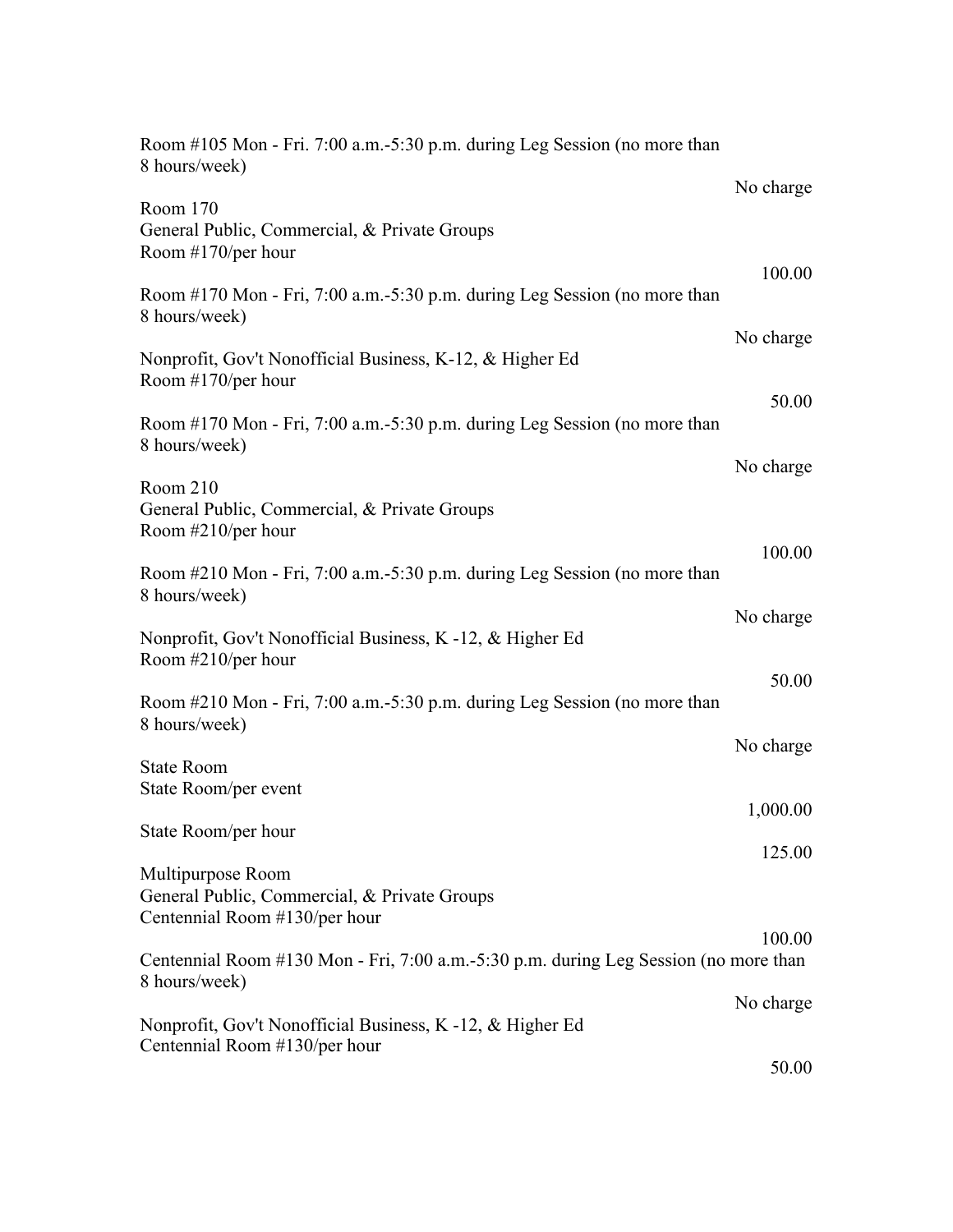| Centennial Room #130 Mon - Fri, 7:00 a.m.-5:30 p.m. during Leg Session (no more than<br>8 hours/week) |        |
|-------------------------------------------------------------------------------------------------------|--------|
| No charge                                                                                             |        |
| <b>Board Room</b><br>General Public, Commercial, & Private Groups                                     |        |
| Board Room/per hour<br>150.00                                                                         |        |
| Nonprofit, Gov't Nonofficial Business, K -12, & Higher Ed<br>Board Room/per hour                      | 75.00  |
| Olmsted Room<br>General Public, Commercial, & Private Groups                                          |        |
| Olmsted Room/per hour                                                                                 | 100.00 |
| Olmsted Room Mon - Fri, 7:00 a.m. -5:30 p.m. during Leg Session (no more than<br>8 hours/week)        |        |
| No charge<br>Nonprofit, Gov't Nonofficial Business, K -12, & Higher Ed                                |        |
| Olmsted Room/per hour                                                                                 | 50.00  |
| Olmsted Room Mon - Fri, 7:00 a.m. -5:30 p.m. during Leg Session (no more than<br>8 hours/week)        |        |
| No charge                                                                                             |        |
| <b>Kletting Room</b><br>General Public, Commercial, & Private Groups<br>Kletting Room/per hour        |        |
| 100.00<br>Kletting Room Mon - Fri, 7:00 a.m.-5:30 p.m. during Leg Session (no more than               |        |
| 8 hours/week)<br>No charge                                                                            |        |
| Nonprofit, Gov't Nonofficial Business, K -12, & Higher Ed<br>Kletting Room/per hour                   |        |
| Kletting Room Mon - Fri, 7:00 a.m. -5:30 p.m. during Leg Session (no more than<br>8 hours/week)       | 50.00  |
| No charge                                                                                             |        |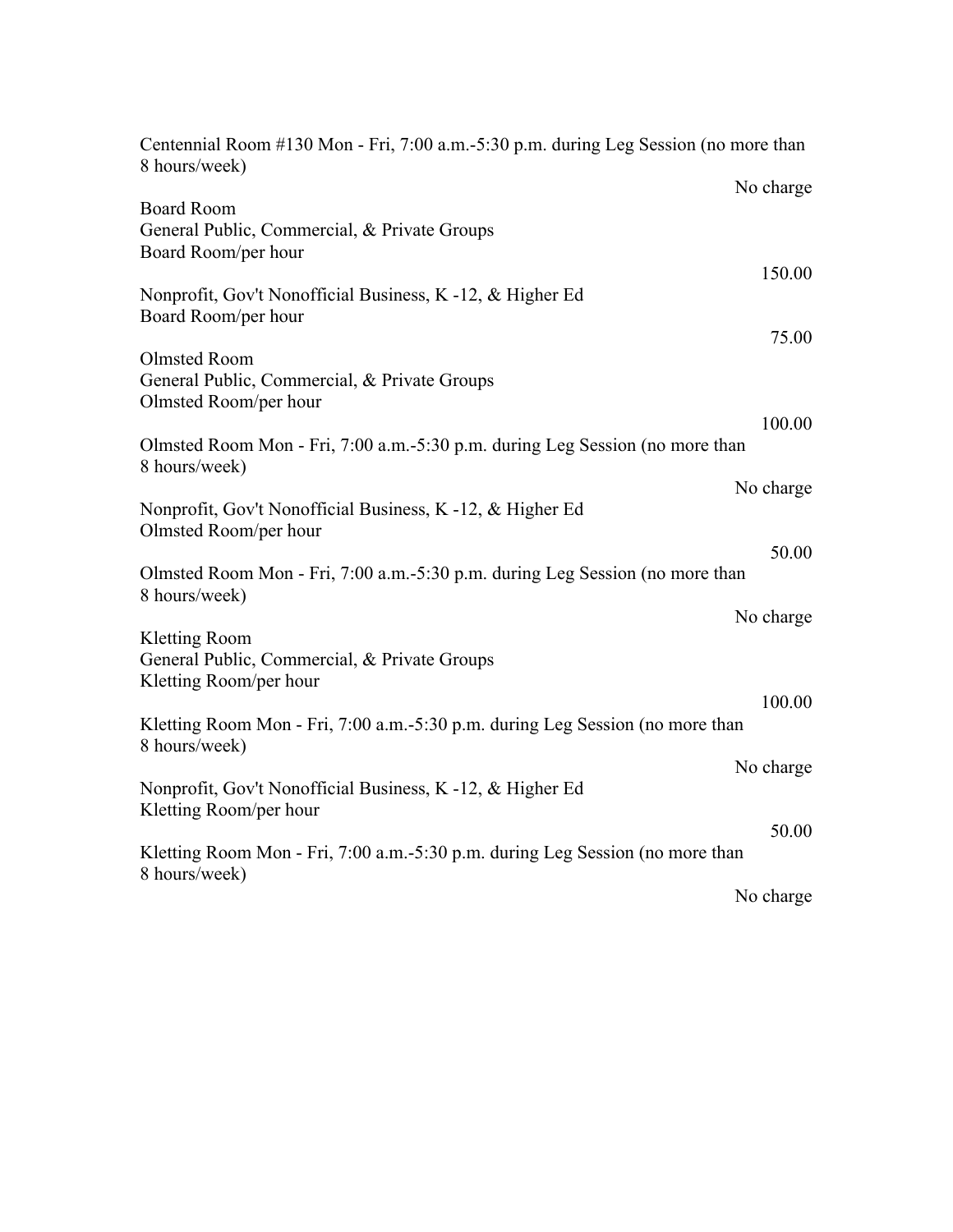| Elk Room                                                                                                   |  |
|------------------------------------------------------------------------------------------------------------|--|
| General Public, Commercial, & Private Groups<br>Elk Room/per hour                                          |  |
| 100.00                                                                                                     |  |
| Elk Room Mon-Fri, 7:00 a.m.-5:30 p.m. during Leg Session (no more than 8 hours/week)<br>No charge          |  |
| Nonprofit, Gov't Nonofficial Business, K-12, & Higher Ed<br>Elk Room/per hour                              |  |
| 50.00<br>Elk Room Mon-Fri, 7:00 a.m.-5:30 p.m. during Leg Session (no more than 8 hours/week)<br>No charge |  |
| Seagull Room                                                                                               |  |
| General Public, Commercial, & Private Groups<br>Seagull Room/per hour                                      |  |
| 100.00                                                                                                     |  |
| Seagull Room Mon - Fri, 7:00 a.m.-5:30 p.m. during Leg Session (no more than<br>8 hours/week)              |  |
| No charge                                                                                                  |  |
| Nonprofit, Gov't Nonofficial Business, K -12, & Higher Ed<br>Seagull Room/per hour                         |  |
| 50.00                                                                                                      |  |
| Seagull Room Mon - Fri, 7:00 a.m.-5:30 p.m. during Leg Session (no more than<br>8 hours/week)              |  |
| No charge                                                                                                  |  |
| <b>Beehive Room</b><br>General Public, Commercial, & Private Groups<br>Beehive Room/per hour               |  |
| 100.00                                                                                                     |  |
| Beehive Room Mon - Fri, 7:00 a.m.-5:30 p.m. during Leg Session (no more than<br>8 hours/week)              |  |
| No charge                                                                                                  |  |
| Nonprofit, Gov't Nonofficial Business, K -12, & Higher Ed<br>Beehive Room/per hour                         |  |
| 50.00                                                                                                      |  |
| Beehive Room Mon - Fri, 7:00 a.m.-5:30 p.m. during Leg Session (no more than<br>8 hours/week)              |  |
| No charge                                                                                                  |  |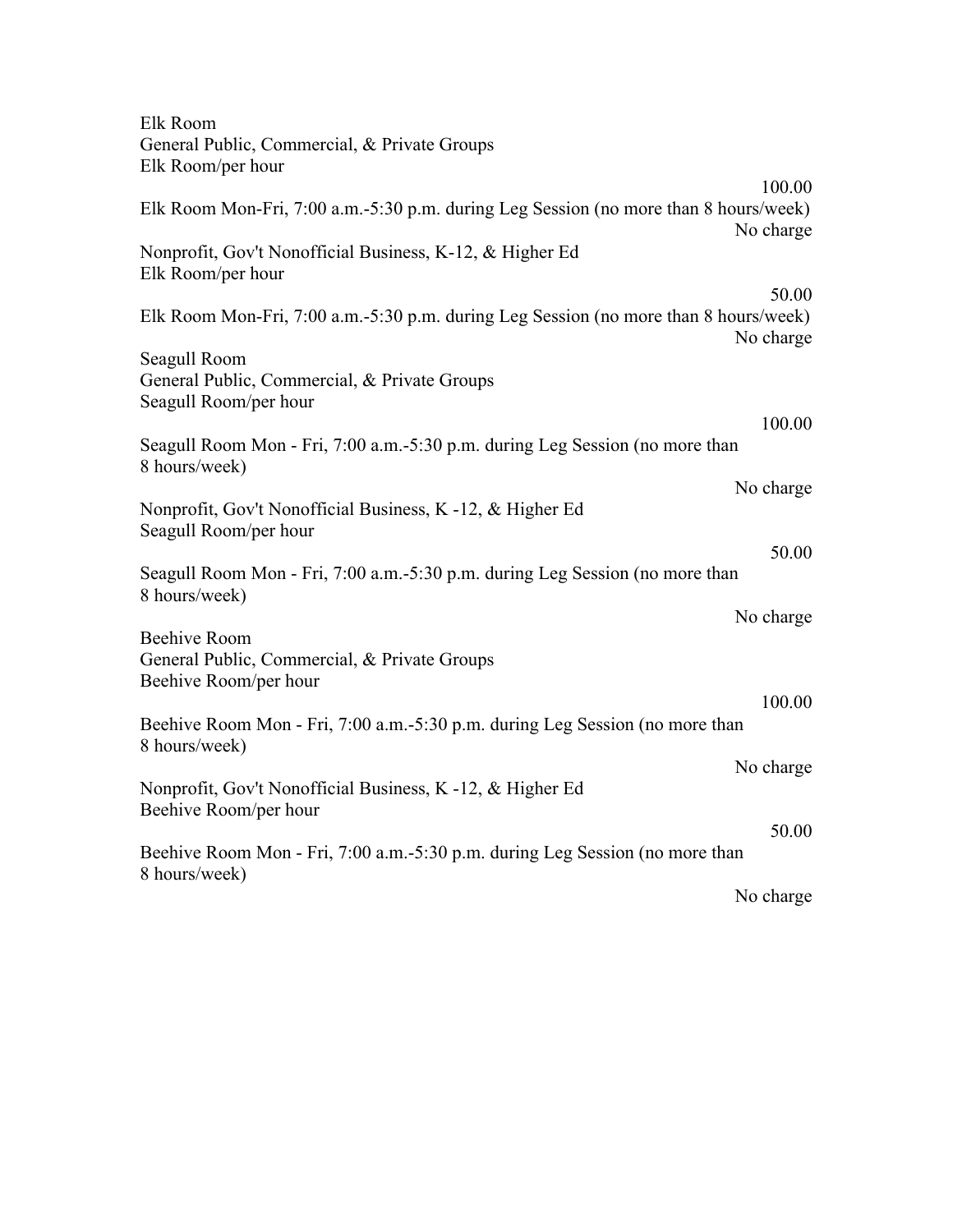| Copper Room<br>General Public, Commercial, & Private Groups<br>Copper Room/per hour                                                                              |
|------------------------------------------------------------------------------------------------------------------------------------------------------------------|
| 100.00<br>Copper Room Mon - Fri, 7:00 a.m.-5:30 p.m. during Leg Session (no more than                                                                            |
| 8 hours/week)                                                                                                                                                    |
| No charge<br>Nonprofit, Gov't Nonofficial Business, K -12, & Higher Ed<br>Copper Room/per hour                                                                   |
| 50.00<br>Copper Room Mon - Fri, 7:00 a.m.-5:30 p.m. during Leg Session (no more than<br>8 hours/week)                                                            |
| No charge<br>Spruce Room                                                                                                                                         |
| General Public, Commercial, & Private Groups<br>Spruce Room/per hour                                                                                             |
| 100.00<br>Spruce Room Mon - Fri, 7:00 a.m. - 5:30 p.m. during Leg Session (no more than<br>8 hours/week)                                                         |
| No charge<br>Nonprofit, Gov't Nonofficial Business, K -12, & Higher Ed<br>Aspen Room/per hour                                                                    |
| 50.00<br>Spruce Room Mon - Fri, 7:00 a.m. -5:30 p.m. during Leg Session (no more than<br>8 hours/week)                                                           |
| No charge<br>State Office Building - The State Capitol Preservation Board may establish the maximum<br>amount of time a person may use a facility.<br>Auditorium |
| General Public, Commercial, & Private Groups<br>Auditorium/per hour                                                                                              |
| 125.00<br>Auditorium Mon - Fri, 7:00 a.m.-11 a.m. and 1:30 p.m.-5:30 p.m. during Leg<br>Session (per hour)                                                       |
| 125.00<br>Auditorium Mon - Fri, 11:00 a.m.-1:30 p.m. during Leg Session with the use of preferred<br>caterer                                                     |
| No charge<br>Nonprofit, Gov't Nonofficial Business, K -12, & Higher Ed<br>Auditorium/per hour                                                                    |
| 75.00<br>Auditorium Mon - Fri, 7:00 a.m. -11:00 a.m. and 1:30 p.m. -5:30 p.m. during Leg Session                                                                 |
| (per hour)<br>75.00                                                                                                                                              |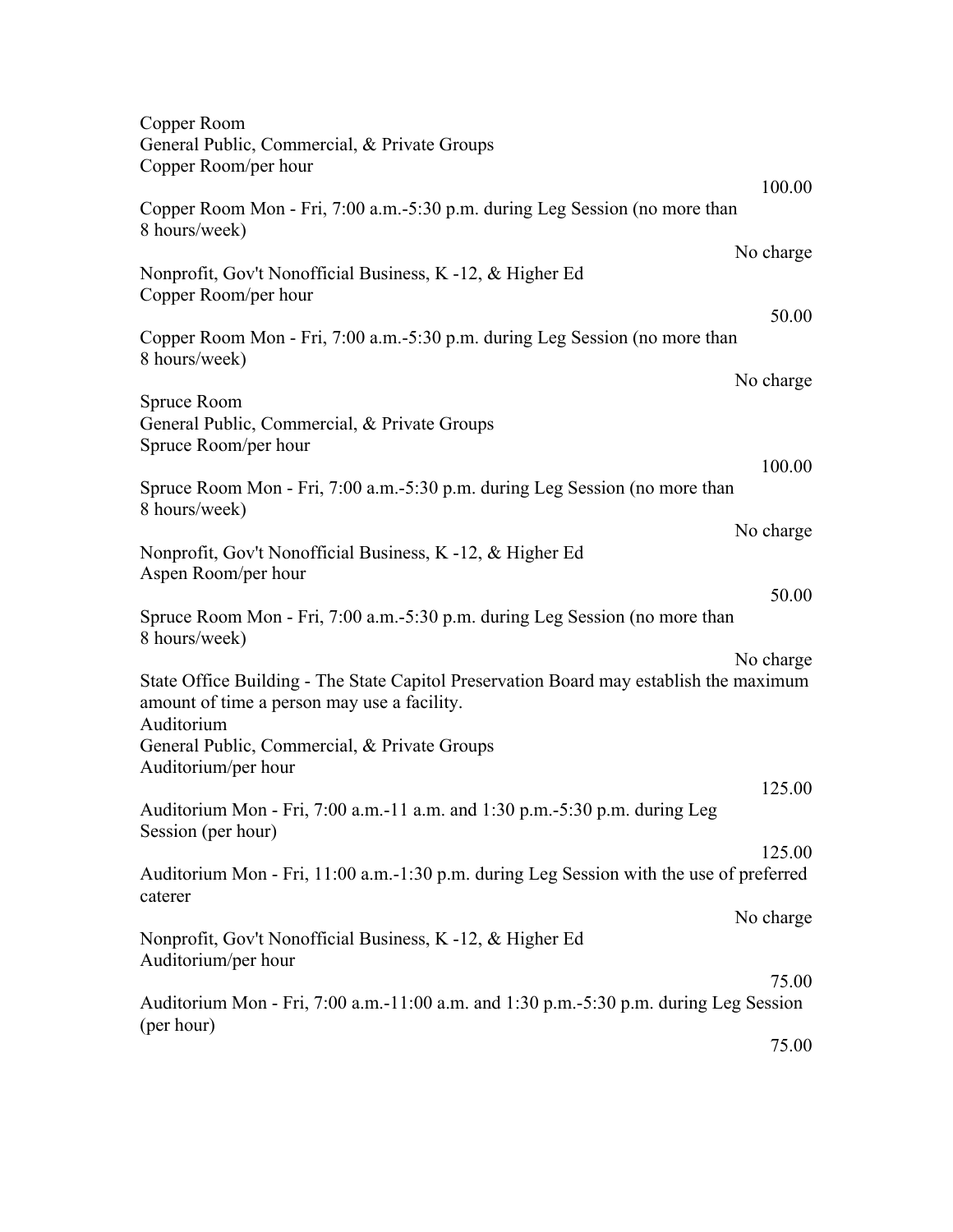| Auditorium Mon - Fri, 11 a.m.-1:30 p.m. during Leg Session with the use of                   |                |
|----------------------------------------------------------------------------------------------|----------------|
| preferred caterer<br>No charge                                                               |                |
| Room 1112<br>General Public, Commercial, & Private Groups<br>Room $#1112$ /per hour          |                |
| Room #1112 Mon - Fri, 7:00 a.m.-5:30 p.m. during Leg Session (no more than<br>8 hours/week)  | 100.00         |
| Nonprofit, Gov't Nonofficial Business, K -12, & Higher Ed<br>Room $#1112$ /per hour          | No charge      |
| Room #1112 Mon - Fri, 7:00 a.m.-5:30 p.m. during Leg Session (no more than<br>8 hours/week)  | 50.00          |
| Room B110<br>General Public, Commercial, & Private Groups<br>Room $#B110/per$ hour           | No charge      |
| Room #B110 Mon - Fri, 7:00 a.m. -5:30 p.m. during Leg Session (no more than<br>8 hours/week) | 100.00         |
| Nonprofit, Gov't Nonofficial Business, K -12, & Higher Ed<br>Room #B110/per hour             | No charge      |
| Room #B110 Mon - Fri, 7:00 a.m. -5:30 p.m. during Leg Session (no more than<br>8 hours/week) | 50.00          |
| <b>White Community Memorial Chapel</b><br>Per day of event                                   | No charge      |
| Noon-midnight rehearsal                                                                      | 500.00         |
| Miscellaneous Other<br><b>Access Badges</b>                                                  | 250.00         |
| Additional Labor (per person, per 1/2 hr)                                                    | 25.00          |
| Additional Personnel (per person, per 1/2 hr)                                                | 25.00          |
| Adjustment (per person, per 1/2 hr)                                                          | 25.00          |
| Administrative Fee                                                                           | 25.00<br>10.00 |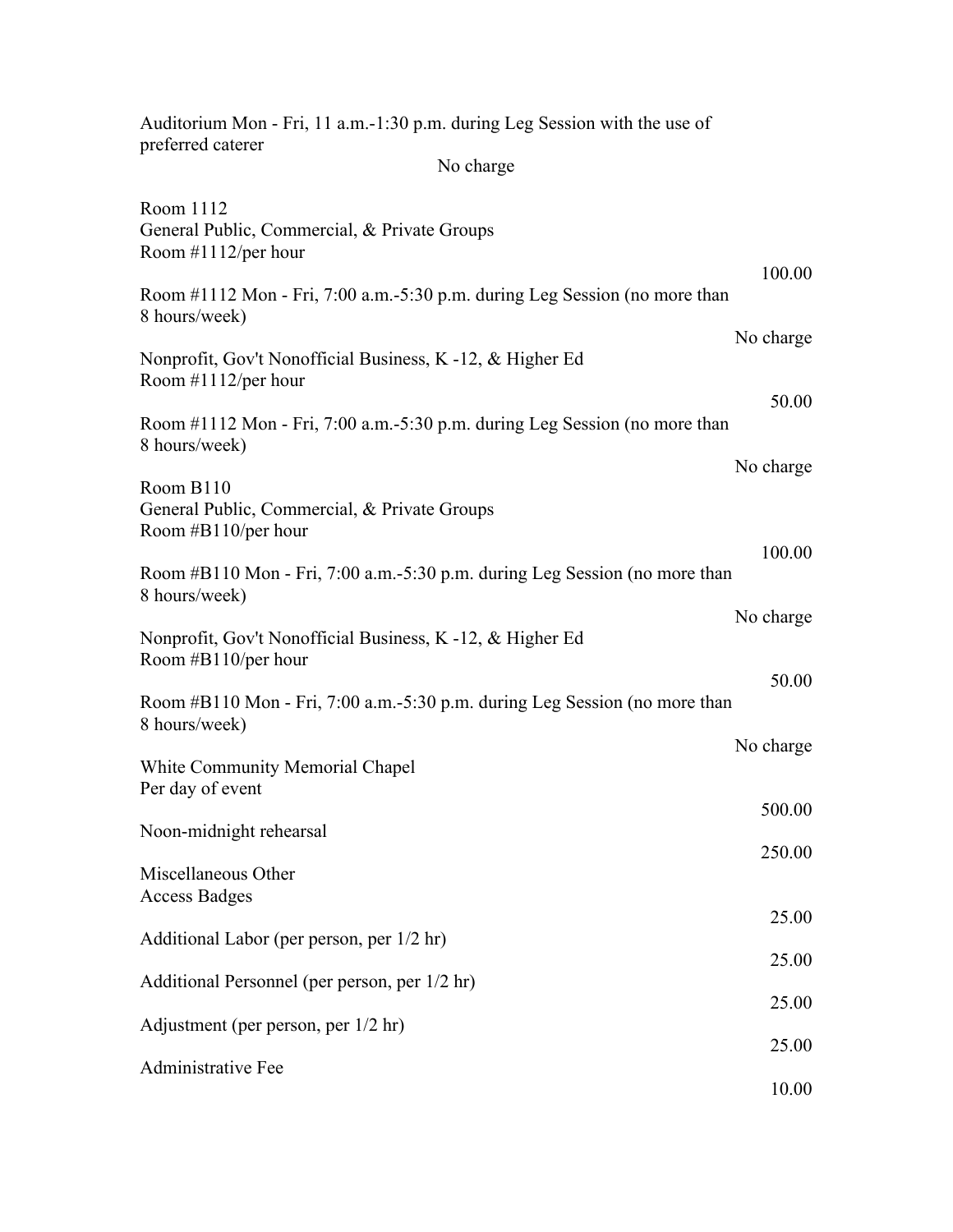| <b>Baby Grand Piano</b>                                    |                            |
|------------------------------------------------------------|----------------------------|
| Chairs (per chair)                                         | 200.00                     |
| Change in set-up fee (per person, per 1/2 hr)              | 1.50                       |
| Easel                                                      | 25.00                      |
| <b>Extension Cords</b>                                     | 10.00                      |
| Flags                                                      | 5.00                       |
| Free Speech Public Space Useage                            | No charge                  |
| Garbage Can                                                | No charge                  |
| Gold Formal Chair (per chair)                              | No charge                  |
| Insurance Coverage for Capitol Hill Facilities and Grounds | 5.00                       |
| Locker Rentals (per year)                                  | Coverage of \$1,000,000.00 |
| PA System (Podium & Microphone) with one speaker           | 40.00                      |
| Additional speakers available at a cost of \$15.00 each.   | 50.00                      |
| Podium<br>With Microphone                                  |                            |
| Without Microphone                                         | 35.00                      |
| <b>POLYCOM Phone Rental</b>                                | 20.00                      |
| Risers (per section)                                       | 10.00                      |
| Security (per officer, per hour)                           | 25.00                      |
| Stanchion                                                  | 50.00                      |
| <b>Standing Microphone</b>                                 | 10.00                      |
| Table (per table)                                          | 15.00                      |
| Table Pedestal Round 20" (per table)                       | 7.00                       |
|                                                            | 10.00                      |